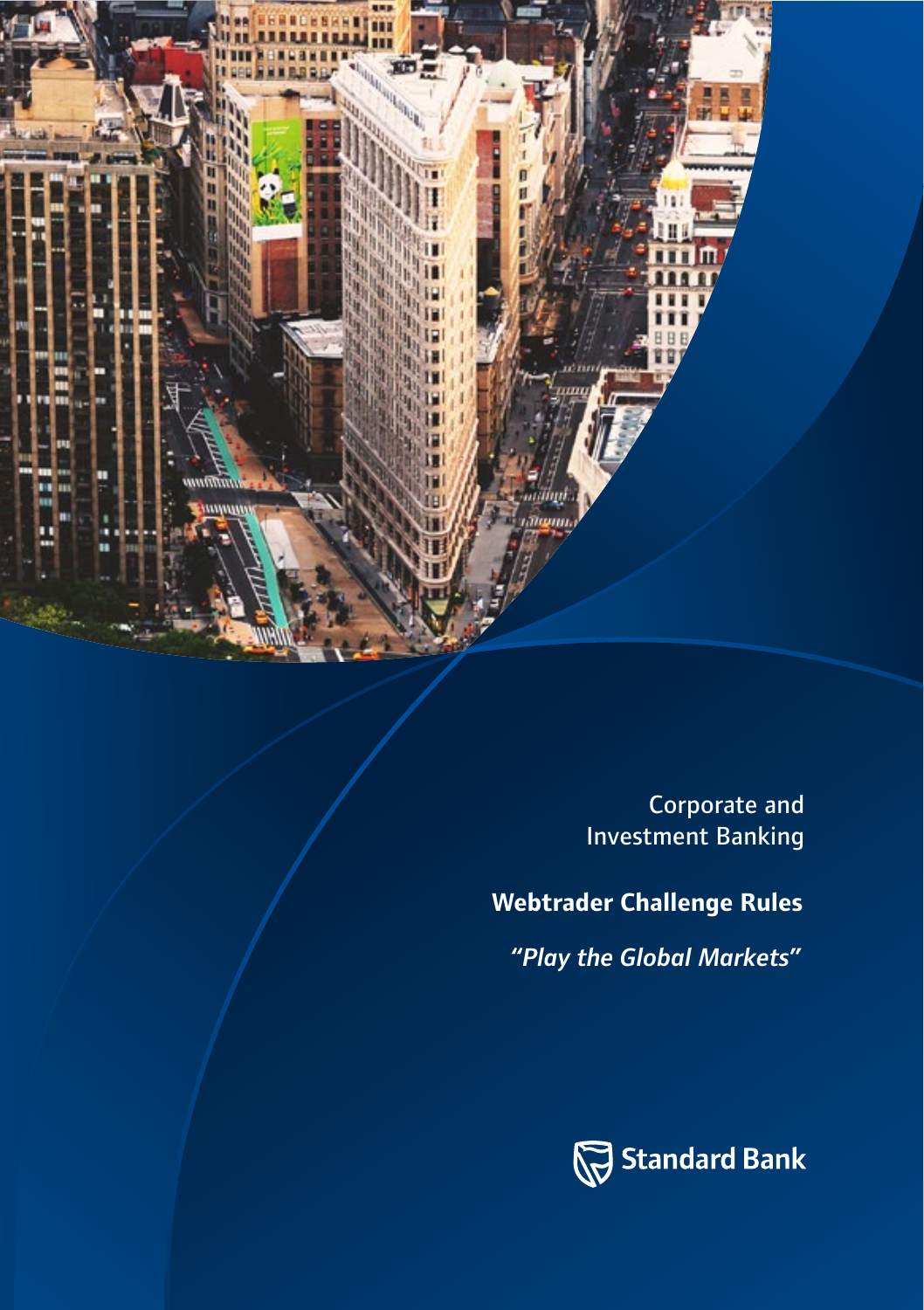Please consider these Rules carefully as they may limit Standard Bank's liability and amount to an assumption of risk by you.

# **1. INTRODUCTION AND CHALLENGE PERIOD**

- 1.1. The Standard Bank of South Africa Limited (acting through its Corporate and Investment Banking Division) (**"Standard Bank"**) has initiated a virtual trading challenge entitled "Play the Global Markets" (**"Webtrader Challenge"**).
- 1.2. All eligible contestants, as contemplated in paragraph 3 (**"Contestants"**) will have the opportunity to compete in the Webtrader Challenge for the specified prizes, subject to the provisions set out in these Rules.
- 1.3. The Webtrader Challenge will commence at 08:01 Central African Time ("CAT") on 1 April 2015 and will end at 07:59 CAT on 1 June 2015 (the **"Challenge Period"**).

# **2. REGISTRATION FOR THE CHALLENGE**

- 2.1. Registration for the Webtrader Challenge will open during the registration period below (**"Registration Period"**) and eligible Contestants will participate in the Webtrader Challenge during the trading period specified below (**"Trading Period"**).
- 2.2. Contestants must register and open a Webtrader Challenge account on the following website, www.standardbank.com/webtraderchallenge (the **"Site"**) during the Registration Period.
- 2.3. Registration Period:

| <b>Registration Month</b> | <b>Starting Date and Starting Time (CAT)</b> | <b>End Date and End Time (CAT)</b> |
|---------------------------|----------------------------------------------|------------------------------------|
| April 2015                | 1 April 2015 at 08:01 (CAT)                  | 1 May 2015 at 07:59 (CAT)          |

2.4. Trading Period:

| <b>Trading Month</b> | Starting Date and Starting Time (CAT) | <b>End Date and End Time (CAT)</b> |
|----------------------|---------------------------------------|------------------------------------|
| May 2015             | 1 May 2015 at 08:01 (CAT)             | 1 June 2015 at 07:59 (CAT)         |

#### **3. ELIGIBILITY TO PARTICIPATE AND CLAIM A PRIZE**

- 3.1. Each Contestant shall only be entitled to register for 1 (one) Webtrader Challenge account during the Challenge Period.
- 3.2. Standard Bank reserves the right to deactivate any duplicate Webtrader Challenge accounts, and/or all of the Webtrader Challenge accounts of any Contestant and/or disqualify any Contestant (acting in its sole discretion) to the extent that any Contestant has breached the provision of these Rules.
- 3.3. In order to be eligible for participation in the Webtrader Challenge, all prospective Contestants must meet the following requirements:
	- 3.3.1. be a South African citizen; and
	- 3.3.2. be over the age of 18 (eighteen) years; and
	- 3.3.3. must have registered during the Registration Period.
- 3.4. In addition to the above, Contestants must in his/her Webtrader Challenge account:
	- 3.4.1. post and execute a minimum of 2 (two) trades per week in order to qualify for any of the weekly prizes on offer; and/or
	- 3.4.2. post and execute a minimum of 5 (five) trades per month in order to qualify for any of the monthly prizes on offer.
- 3.5. In order to be eligible to claim the weekly and/or monthly prize (as the case may be), Contestants are required to successfully open a live Webtrader account on www.standardbank.com/webtraderchallenge (**"Webtrader Trading Account"**) within 14 (fourteen) days of the respective Weekly Announcement Date/s or Final Announcement Date, as appropriate.
- 3.6. Should a Contestant fail to open a Webtrader Trading Account within the aforementioned period he/she shall forfeit the relevant prize. Subject to paragraph 4.7 and 4.9, the Contestant will be eligible to win further prizes for any other subsequent Webtrader Challenge, provided that the Contestant has successfully opened a Webtrader Trading Account within the stipulated time period herein.
- 3.7. No person employed by the Standard Bank Group Limited ("SBG") or any subsidiary of SBG, including his/her immediate family members, shall be eligible or entitled to participate in the Webtrader Challenge.

### **4. HOW TO COMPETE IN THE WEBTRADER CHALLENGE**

- 4.1. Once registered on the Site, each Contestant will receive a virtual amount of USD 100 000.00 (one hundred thousand United States dollars) (the "**Trading Amount**") in his/her Webtrader Challenge account at the Starting Time on the Staring Date of the Trading Period with which to commence virtual trading.
- 4.2. Contestants may utilise the Trading Amount across the range of foreign exchange and international equity products (collectively the "**Products**") made available on the Site.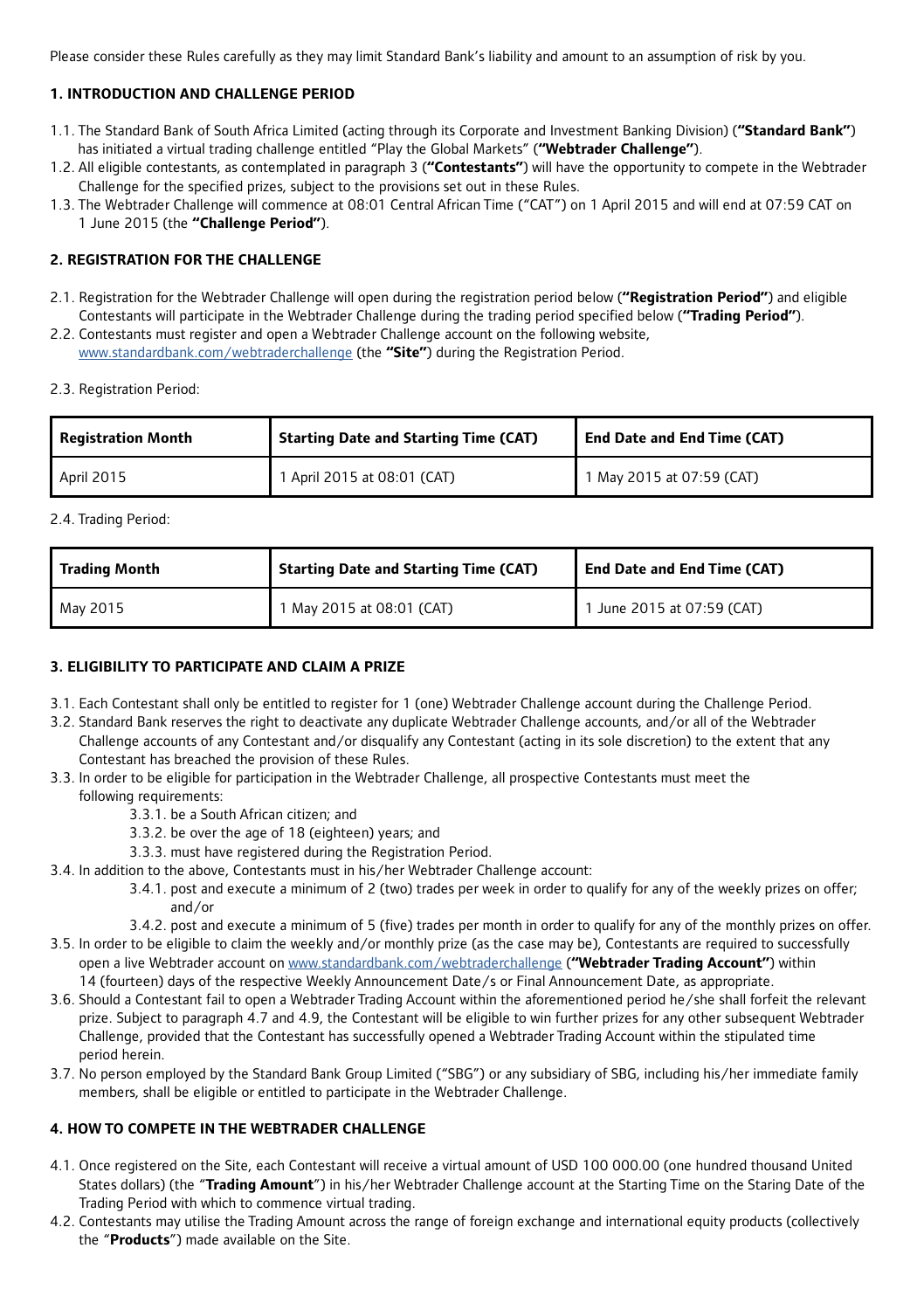- 4.3. Trades can be ordered outside of the respective market hours but the price at which the trades will be executed will be derived from the respective market open price on the first trading day of the respective market following the time at which the relevant trades were ordered.
- 4.4. Virtual dealing charges will be applied to trades concluded during the course of the Webtrader Challenge in accordance with the charges normally applied by Standard Bank in respect of such trades. Contestants will be able to obtain information in respect of all such applicable charges by selecting (or clicking on) the 'Trading Conditions' button on the Site.
- 4.5. There is no maximum trade size in respect of any single product.
- 4.6. In respect of each weekly challenge ("**Weekly Challenge**"), the performance of each Contestant will be determined by Standard Bank as the net percentage increase (after deduction of trading fees and charges) that such Contestant achieves in his/her Webtrader Challenge account portfolio from the relevant Starting Date and Starting Time to the relevant End Date and End Time of the respective week, as set out in the Weekly Challenge Schedule in paragraph 8.2 ("**Weekly Portfolio Profit**").
- 4.7. A Contestant will only be eligible for a weekly prize once during the Challenge Period, accordingly in the event that a Contestant had the highest Weekly Portfolio Profit in respect of one of the Weekly Challenges and should he/she again have the highest Weekly Portfolio Profit in any other Weekly Challenge, he/she will not be eligible for the prize in respect of any other Weekly Challenge. Instead, the prize will be allocated to the Contestant with the next highest Weekly Portfolio Profit.
- 4.8. In respect of the monthly challenge ("**Monthly Challenge**"), the performance of each Contestant will be determined by Standard Bank as the net percentage increase (after deduction of trading fees and charges) that such Contestant achieves in his/her Webtrader Challenge account portfolio during the Trading Period ("**Monthly Portfolio Profit**").
- 4.9. A Contestant will only be eligible for a monthly prize once during the Challenge Period and any subsequent Webtrader Challenges, which means that in the event that a Contestant had the highest Monthly Portfolio Profit in respect of any challenge period and should he/she again have the highest Monthly Portfolio Profit in any other challenge period, he/she will not be awarded the prize in respect of any other Webtrader Challenge. Instead, the prize will be allocated to the Contestant with the next highest Monthly Portfolio Profit.
- 4.10. Prizes will not be awarded and/or given to any person other than the prize winners under any circumstances whatsoever.
- 4.11. Contestants can keep track of their overall ranking via the Site. Rankings will be based on the portfolio value as stipulated on the Site and will be updated by Standard Bank from time to time.

#### **5. WARRANTIES AND REPRESENTATIONS:**

5.1. By participating in the Webtrader Challenge, each Contestant agrees:

- 5.1.1. to abide and be bound by these Rules and regulations of the Webtrader Challenge;
- 5.1.2. to respect and abide by the judge(s) decision as final and binding upon him/her and acknowledges that no correspondence will be entered into;
- 5.1.3. not to share his/her log-in details in respect of the Site with any other person and to keep his/her log-in details confidential;
- 5.1.4. to Standard Bank sharing his/her information with a third party strictly for the purpose of conducting the Webtrader Challenge;
- 5.1.5. that Standard Bank may publish his/her details in the rankings that are available on the Site;
- 5.1.6. to receive communications from Standard Bank in respect of his/her participation in the Webtrader Challenge;
- 5.1.7. that he/she may be disqualified from the Webtrader Challenge at any time at the judge(s) sole discretion and without being provided with reasons thereto;
- 5.1.8. that Standard Bank reserves the right to amend these Rules at any time without providing notice thereof and that by accessing the Site that he/she is bound to the terms published on the Site at such time;
- 5.1.9. that a certificate signed by the administrator responsible for maintaining the Site will be prima facie proof of the date of publication and content of the current version and all previous versions of these Rules;
- 5.1.10. and warrants that he/she has the required legal capacity to be bound by these Rules;
- 5.1.11. that he/she does not acquire any rights as a result of using the Site including, but not limited to, the right to receive any profits shown on his/her Webtrader Challenge account. Any profits or losses shown in his/her Webtrader Challenge account are notional only.
- 5.1.12. that he/she will not copy, modify, de-compile, reverse engineer, or make derivative works of the Site or the manner in which it operates;
- 5.1.13. that the intellectual property rights in respect of the Site belong a third party supplier of Standard Bank;
- 5.1.14. that Standard Bank reserves the right to modify, suspend, extend or terminate the Webtrader Challenge and/ or aspect, service or feature of the Site at any time, in its sole and unfettered discretion, and without providing reasons therefor and that Standard Bank shall not be held liable for any loss or damage suffered by any Contestant as a result of such suspension, extension or termination. In such event, all Contestants hereby waive any rights, which they may have against Standard Bank and further acknowledge that they will have no recourse or claim of any nature whatsoever against Standard Bank, its directors, members, partners, employees, sponsors, agents or consultants; and
- 5.1.15. that Standard Bank will be entitled to publish the prize winners' names and photographs in any advertising, promotional, print, point of sale or public relations material, the nature and manner of such releases to be determined within Standard Bank's sole discretion, for a period of 24 (twenty four) months after the date on which the prize winners are determined, after having being publicly announced as the prize winners of the Webtrader Challenge; and the prize winners expressly consent to such publication and use.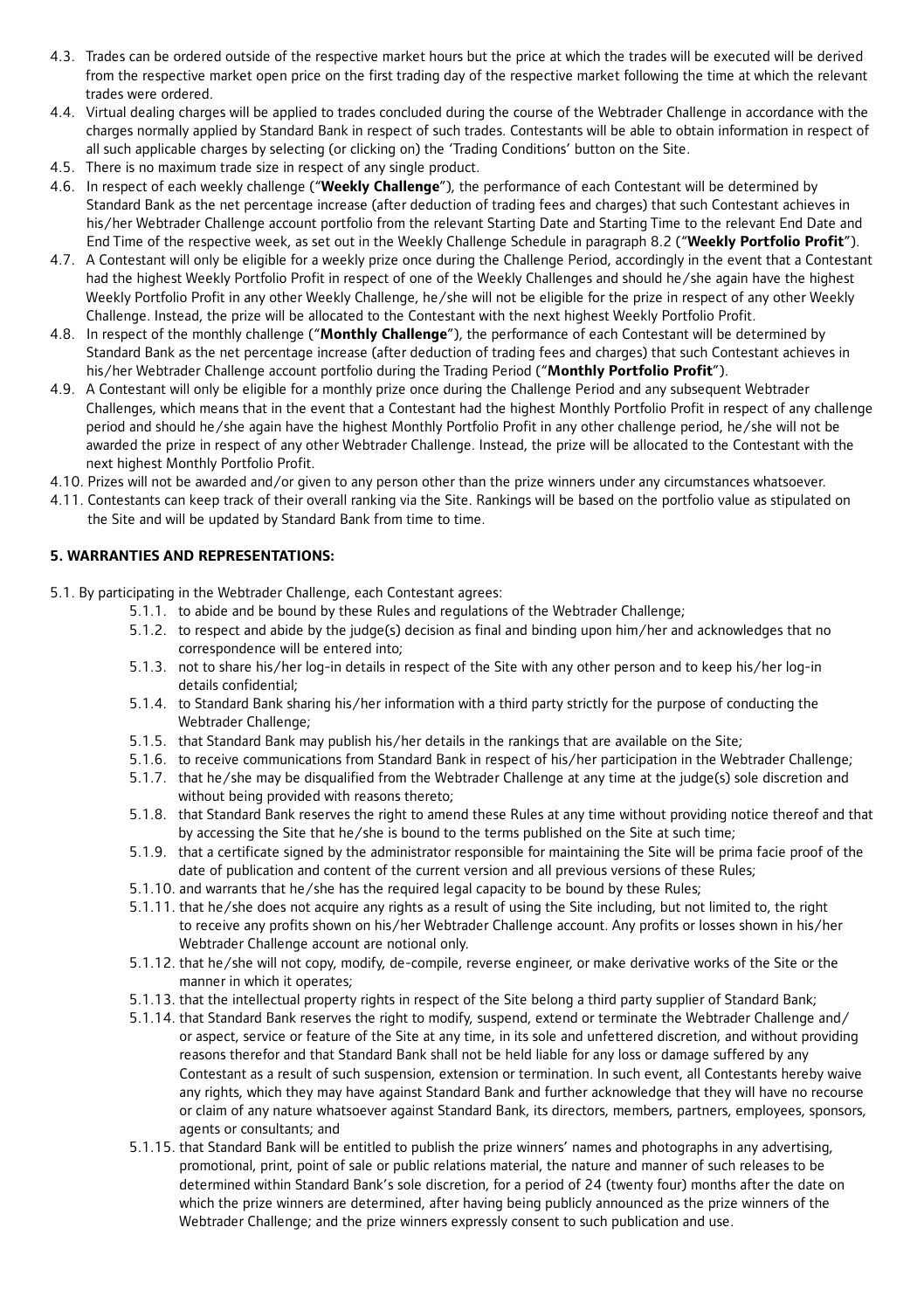### **6. DISCLAIMER**

- 6.1. Standard Bank, its directors, members, partners, employees, agents, consultants, suppliers, contractors and sponsors assume no liability whatsoever for any direct or indirect loss or damage arising from a Contestant's participation in the Webtrader Challenge or for any loss or damage, howsoever arising. The Contestants hereby indemnify Standard Bank and hold Standard Bank harmless against any loss, damage, harm or injury which the Contestants may sustain as a result of any claim which may be made against him/her by any third party in connection with his/her participation in the Webtrader Challenge.
- 6.2. Standard Bank shall not be liable for any technical or other failure, interruption or downtime in respect of the Site or any component part of the Site and/or Webtrader Challenge which may result in prejudice or disadvantage to a Contestant.
- 6.3. No material or publication on the Site constitutes an offer or the solicitation of an offer for the sale or purchase of any security or financial instrument.
- 6.4. Whilst Standard Bank has taken care to ensure that the content and services on the Site are accurate, it does not warrant that the Site, any tools such as calculators, software, information provided by Standard Bank or any of its third party services providers, content or other services will be error-free or will meet any particular criteria of accuracy, completeness, reliability, performance or quality and expressly disclaim all such implied warranties.
- 6.5. Whilst all reasonable precautions have been taken, Standard Bank does not warrant that the Site or any downloads via the Site are free from viruses or destructive code. Standard Bank shall not be liable for any damage or injury arising out of any person's or entity's access to or inability to access the Site. This limitation includes, but is not limited to, any damage to computer equipment and computer systems caused by virus, malware and any other harmful computer coding.
- 6.6. The Site may contain links to other websites with information and material produced by other parties. Whilst Standard Bank tries to provide links only to reputable websites, it cannot accept responsibility or liability for the information provided on other websites. A link from the Site to any other website does not mean that Standard Bank has scrutinized or endorsed the owners or administrators of the websites or their business or security practices and operations.
- 6.7. Nobody may establish a hyperlink, frame, metatag or similar reference, whether electronically or otherwise (collectively referred to as linking), to the Site or any subsidiary pages before receiving Standard Bank's prior written approval, which may be withheld or granted subject to the conditions we specify from time to time. An application for linking must be submitted to securities@ standardbank.co.za. Once received, Standard Bank will do its best to respond and enter into further discussions, however in the event that no written response is provided by Standard Bank within 5 (five) Business Days, the request shall be considered rejected. Breach of these conditions entitles Standard Bank to take legal action without prior notice and each Contestant agrees in this instance to reimburse the costs associated with such legal action to Standard Bank on an attorney and own client scale.
- 6.8. Each Contestant takes part in the Webtrader Challenge at his/her own risk.
- 6.9. Standard Bank and any of its affiliates, subsidiaries, shareholders, agents, consultants, directors, officers or employees or its holding company (collectively "Standard Bank Group") shall not be held liable for any damages whatsoever relating to any use of the Site or participation in the Webtrader Challenge or any inability to use the Site or any of the information or services. For the avoidance of doubt, "Standard Bank Group" shall include Standard Bank. This includes without limitation any direct, indirect, special, incidental and consequential or punitive damages howsoever arising and regardless of whether Standard Bank Group was advised of the possibility of such loss or damage.
- 6.10. Should the use of the Site and participation in the Webtrader Challenge or information lead a Contestant to consider entering into any transaction in relation to the financial product please note the following: there are intrinsic risks involved in transacting in any of the products; no guarantee is provided for the investment value in a product; any forecasts based on hypothetical data are not guaranteed and are for illustrative purposes only; returns may vary as a result of their dependence on the performance of underlying assets and other variable market factors; past performances are not necessarily indicative of future performances; unless a financial needs analysis has been conducted to assess the appropriateness of the product, investment or structure to your unique particular circumstances, Standard Bank cautions that there may be limitations on the appropriateness of the information for a Contestant's purposes and each Contestant should take particular care to consider the implications of entering into the transaction, either on his/her own or with the assistance of an investment professional.
- 6.11. The Site and the Webtrader Challenge is not directed at any person in any jurisdiction where for any reason the Site's publication or availability is prohibited and any person to whom such prohibition applies may not access the Site.
- 6.12. Any person who accesses the Site does so on his/her own initiative and is responsible for compliance with the applicable laws and regulations. Legal advice should be sought in cases of doubt. The Site has not been and will only be registered in South Africa and will not be registered under the securities laws of any other jurisdiction including the United Kingdom and the United States of America.

#### **7. PRIZES**

- 7.1. The Webtrader Challenge will comprise of both weekly prizes and a monthly prize during the Trading Period as set out herein: 7.1.1. Weekly prizes:
	- 7.1.1.1. Subject to paragraph 3.4.1, Contestants will compete for a weekly prize having registered to join the Webtrader Challenge during the Registration Period as specified in paragraph 2.3.
	- 7.1.1.2. In respect of the relevant Weekly Challenge, the winner shall be notified by email within 14 (fourteen) days following the End Date of the relevant Weekly Challenge Schedule ("Weekly Announcement Date"). If the relevant winner cannot be contacted or fails to open a Webtrader Trading Account within 14 (fourteen) days of the Weekly Announcement Date, Standard Bank reserves the right to withdraw the prize from that winner and allocate the prize to the Contestant with the next highest Weekly Portfolio Profit.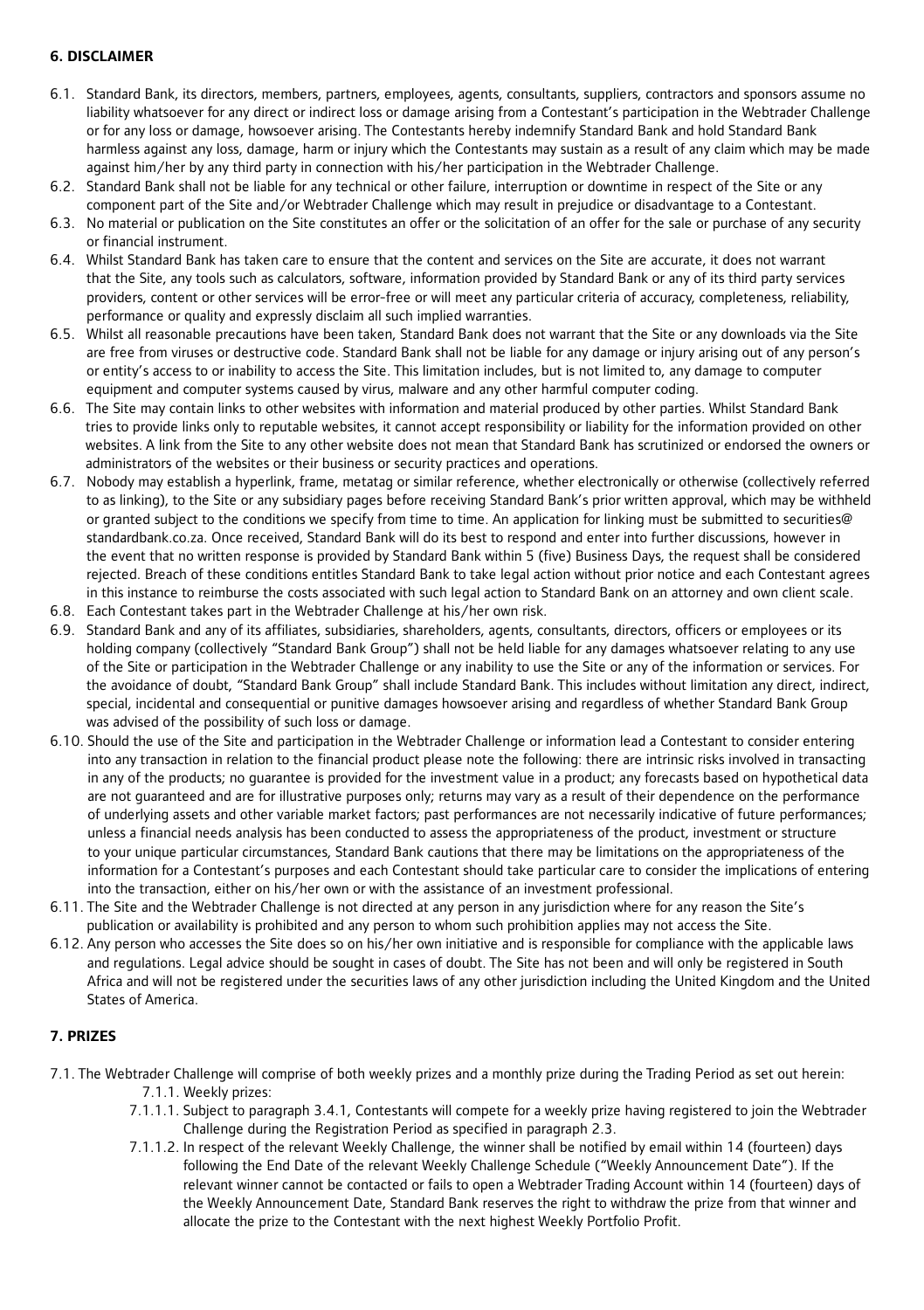- 7.1.1.3. Subject to paragraph 3, the weekly prizes will be paid 2 (two) weeks following the Weekly Announcement Date of the winning Contestant for each weekly prize respectively. Such payment will be made in United States Dollars ("USD") and will be deposited into the live Webtrader Trading Account of the winning Contestant respectively. There shall be no payment into any other account, except for the aforementioned account.
- 7.1.2. In addition to the weekly prizes set out above, Contestants will also be eligible to compete for the monthlyprize:
- 7.1.2.1. Subject to paragraph 3.4.2, Contestants will compete for the monthly prize having registered to join the Webtrader Challenge during the Registration Period as specified in paragraph 2.3.
- 7.1.2.2. In respect of the Monthly Challenge, the winner shall be notified by email within 14 (fourteen) days following the end of the Challenge Period ("Final Announcement Date"). If the winner cannot be contacted or fails to open a Webtrader Trading Account within 14 (fourteen) days of the Final Announcement Date, Standard Bank reserves the right to withdraw the prize from that winner and allocate the prize to the Contestant with the next highest Monthly Portfolio Profit.
- 7.1.2.3. Subject to paragraph 3, the monthly prize will be paid 2 (two) weeks following the Final Announcement Date of the winning Contestant for the monthly prize. Such payment will be made in USD and will be deposited into the live Webtrader Trading Account of the winning Contestant. There shall be no payment into any other account, except for the aforementioned account.
	- 7.1.3. Standard Bank may also notify all other Contestants of the Webtrader Challenge by email of the relevant winners of the Weekly Challenges and Monthly Challenge, in addition to the publication of such details on the Site and in accordance with paragraph 5.1.12.

#### **8. WEEKLY PRIZES**

8.1. In respect of the relevant Weekly Challenge, each winning Contestant will be eligible to receive USD1,250.00 (one thousand two hundred and fifty United States Dollars) in his/her Webtrader Trading Account.

| Week   | <b>Starting Date and Starting Time (CAT)</b> | <b>End Date and End Time (CAT)</b> |
|--------|----------------------------------------------|------------------------------------|
| Week 1 | 1 May 2015 at 08:01                          | 8 May 2015 at 08:00                |
| Week 2 | 8 May 2015 at 08:01                          | 15 May 2015 at 08:00               |
| Week 3 | 15 May 2015 at 08:01                         | 22 May 2015 at 08:00               |
| Week 4 | 22 May 2015 at 08:01                         | 1 June 2015 at 07:59               |

8.2. Weekly Challenge Schedule:

# **9. MONTHLY PRIZE**

9.1. In respect of the Monthly Challenge, the winning Contestant will be eligible to receive USD5 000.00 (five thousand United States dollars) in his/her Webtrader Trading Account.

#### **10. TERMS OF USE**

- 10.1. Standard Bank maintains this Site and the virtual services/products ("Virtual Services") made available thereon.
- 10.2. The use of the Site and participation in the Webtrader Challenge are subject to the terms and conditions set out herein. Contestants acknowledge and agree that his/her right to use the Site is a personal right that is limited to the Trading Period from the date on which his/her Webtrader Challenge account on the Site is established.
- 10.3. Although the Site simulates trading and trading results, it does not reflect actual trades and Contestants are cautioned that the results of actual trading may be substantially different.
- 10.4. By accessing and participating in the Webtrader Challenge each Contestant agrees that he/she has reviewed the Site in its entirety and that he/she has read and accepted these Rules.
- 10.5. Copyright subsists in the Site and the unauthorised copying, reproduction, distribution, dissemination, sale, publication or other use of this material and the trade marks, logos or service marks (whether registered or not) of Standard Bank and any of its affiliates, subsidiaries, shareholders, agents, consultants, directors, officers or employees or its holding company (collectively "Standard Bank Group") shall constitute an infringement of the relevant intellectual property laws. For the avoidance of doubt, "Standard Bank Group" shall include Standard Bank.
- 10.6. The logos and trademarks shown on the Site are registered and unregistered trademarks of Standard Bank or that of third parties. Nothing on the Site should be construed as granting any license or right to use any trademark without Standard Bank's prior written permission and/or that of third parties, as the case may be. A Contestant may not, without Standard Bank's prior written permission, use any of the intellectual property for any other purposes. An application to use the intellectual property must be submitted to securities@standardbank.co.za. Upon receiving your application, Standard Bank we will do its best to respond and enter into further discussions however if no written response from Standard Bank is provided within 5 (five) Business Days (which excludes Saturdays, Sundays and public holidays in the Republic of South Africa), the request shall be considered rejected.